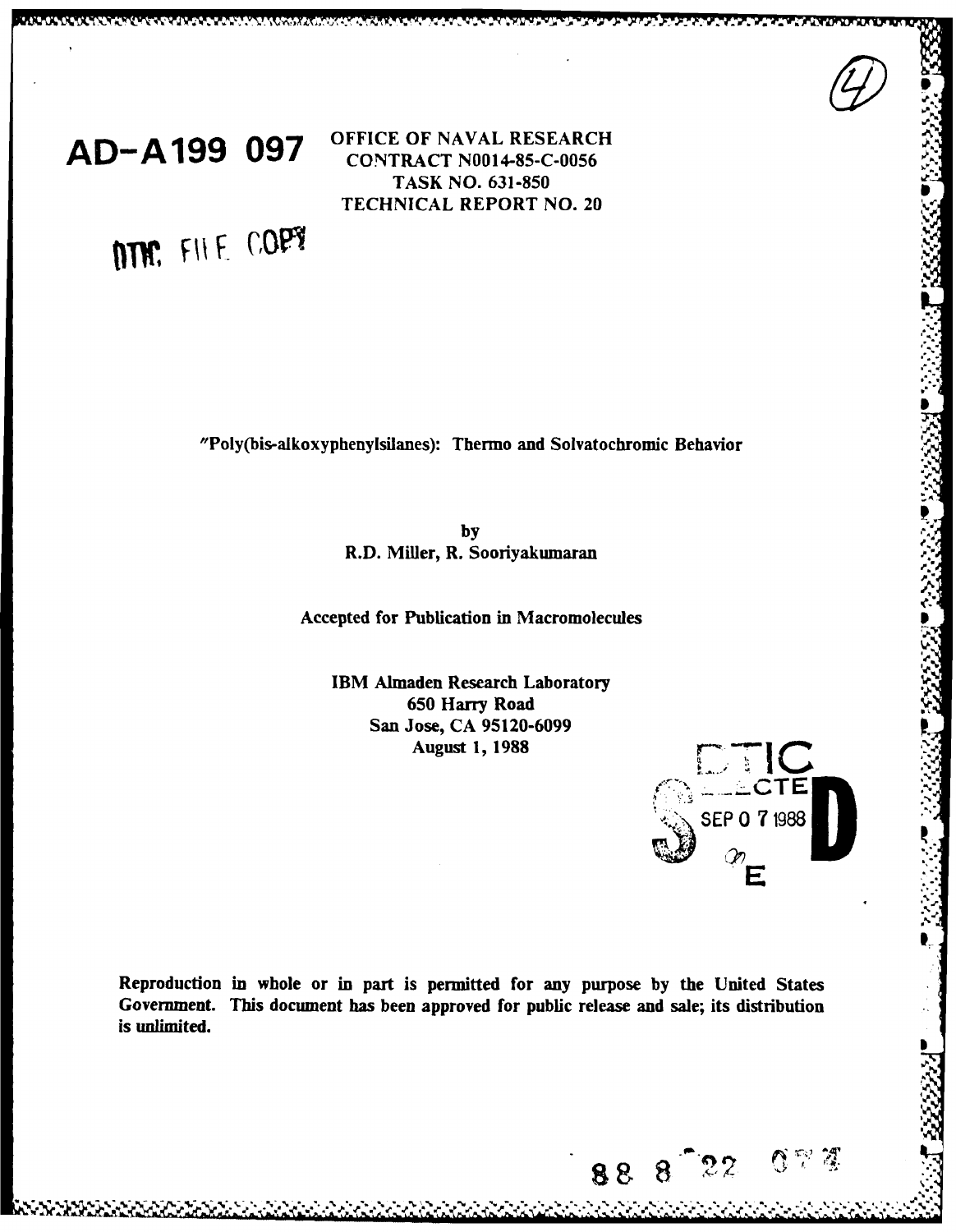|                                                                                                                                                            |                                       | <b>REPORT DOCUMENTATION PAGE</b>                                                                                                                                                                                                                                                                                                                                                                                                                                                                                                                                                                                                                                                                                                                                                                                                                                              |  |  |  |
|------------------------------------------------------------------------------------------------------------------------------------------------------------|---------------------------------------|-------------------------------------------------------------------------------------------------------------------------------------------------------------------------------------------------------------------------------------------------------------------------------------------------------------------------------------------------------------------------------------------------------------------------------------------------------------------------------------------------------------------------------------------------------------------------------------------------------------------------------------------------------------------------------------------------------------------------------------------------------------------------------------------------------------------------------------------------------------------------------|--|--|--|
| <b>1a. REPORT SECURITY CLASSIFICATION</b>                                                                                                                  |                                       | <b>1b. RESTRICTIVE MARKINGS</b>                                                                                                                                                                                                                                                                                                                                                                                                                                                                                                                                                                                                                                                                                                                                                                                                                                               |  |  |  |
| Unclassified<br>2a. SECURITY CLASSIFICATION AUTHORITY                                                                                                      |                                       | 3. DISTRIBUTION/AVAILABILITY OF REPORT                                                                                                                                                                                                                                                                                                                                                                                                                                                                                                                                                                                                                                                                                                                                                                                                                                        |  |  |  |
|                                                                                                                                                            |                                       |                                                                                                                                                                                                                                                                                                                                                                                                                                                                                                                                                                                                                                                                                                                                                                                                                                                                               |  |  |  |
| 2b. DECLASSIFICATION / DOWNGRADING SCHEDULE                                                                                                                |                                       |                                                                                                                                                                                                                                                                                                                                                                                                                                                                                                                                                                                                                                                                                                                                                                                                                                                                               |  |  |  |
| 4. PERFORMING ORGANIZATION REPORT NUMBERS)                                                                                                                 |                                       | 5. MONITORING ORGANIZATION REPORT NUMBER(S)                                                                                                                                                                                                                                                                                                                                                                                                                                                                                                                                                                                                                                                                                                                                                                                                                                   |  |  |  |
| Technical Report No. 20                                                                                                                                    |                                       |                                                                                                                                                                                                                                                                                                                                                                                                                                                                                                                                                                                                                                                                                                                                                                                                                                                                               |  |  |  |
| 6a. NAME OF PERFORMING ORGANIZATION                                                                                                                        | 6b. OFFICE SYMBOL<br>(If applicable)  | 7a. NAME OF MONITORING ORGANIZATION<br>Office of Naval Research                                                                                                                                                                                                                                                                                                                                                                                                                                                                                                                                                                                                                                                                                                                                                                                                               |  |  |  |
| IBM Almaden Research Center                                                                                                                                |                                       |                                                                                                                                                                                                                                                                                                                                                                                                                                                                                                                                                                                                                                                                                                                                                                                                                                                                               |  |  |  |
| 6c. ADDRESS (City, State, and ZIP Code)<br>650 Harry Road                                                                                                  |                                       | 7b. ADDRESS (City, State, and ZIP Code)                                                                                                                                                                                                                                                                                                                                                                                                                                                                                                                                                                                                                                                                                                                                                                                                                                       |  |  |  |
| San Jose, CA 95120-6099                                                                                                                                    |                                       | Office of Naval Research, Chemistry<br>Arlington, VA 22217                                                                                                                                                                                                                                                                                                                                                                                                                                                                                                                                                                                                                                                                                                                                                                                                                    |  |  |  |
|                                                                                                                                                            |                                       |                                                                                                                                                                                                                                                                                                                                                                                                                                                                                                                                                                                                                                                                                                                                                                                                                                                                               |  |  |  |
| 8a. NAME OF FUNDING / SPONSORING<br><b>ORGANIZATION</b><br><b>ONR</b>                                                                                      | 8b. OFFICE SYMBOL<br>(f applicable)   | 9. PROCUREMENT INSTRUMENT IDENTIFICATION NUMBER                                                                                                                                                                                                                                                                                                                                                                                                                                                                                                                                                                                                                                                                                                                                                                                                                               |  |  |  |
| 8c. ADDRESS (City, State, and ZIP Code)                                                                                                                    |                                       | 10 SOURCE OF FUNDING NUMBERS                                                                                                                                                                                                                                                                                                                                                                                                                                                                                                                                                                                                                                                                                                                                                                                                                                                  |  |  |  |
| Office of Naval Research (Chemistry)                                                                                                                       |                                       | WORK UNIT<br>PROGRAM<br>PROJECT<br><b>TASK</b><br><b>ACCESSION NO</b><br>ELEMENT NO<br>NO.<br>NO.                                                                                                                                                                                                                                                                                                                                                                                                                                                                                                                                                                                                                                                                                                                                                                             |  |  |  |
| 800 Quincy Street<br>Arlington, VA 22217                                                                                                                   |                                       | $631 - 850$<br>8988585                                                                                                                                                                                                                                                                                                                                                                                                                                                                                                                                                                                                                                                                                                                                                                                                                                                        |  |  |  |
| 12. PERSONAL AUTHOR(S)<br>13a. TYPE OF REPORT<br>13b. TIME COVERED<br><b>FROM</b><br>Publication                                                           | R.D. Miller, R. Sooriyakumaran<br>TO. | 14. DATE OF REPORT (Year, Month, Day)<br>15. PAGE COUNT<br>$8 - 1 - 88$                                                                                                                                                                                                                                                                                                                                                                                                                                                                                                                                                                                                                                                                                                                                                                                                       |  |  |  |
| 16. SUPPLEMENTARY NOTATION<br>Accepted for Publication in Macyomolecules<br>17.<br><b>COSATI CODES</b><br><b>FIELD</b><br><b>GROUP</b><br><b>SUB-GROUP</b> |                                       | 18. SUBJECT FERMS (Continue on reverse if necessary and identify by block number)<br>Absorption characteristics, Chain Conformations,<br>$\mathcal{B}=\mathcal{A}+\mathcal{A}$                                                                                                                                                                                                                                                                                                                                                                                                                                                                                                                                                                                                                                                                                                |  |  |  |
| 19. ABSTRACT (Continue on reverse if necessary and identify by block number)                                                                               |                                       | Thermo and Solvatochromism, $\zeta_l/c_l$ :                                                                                                                                                                                                                                                                                                                                                                                                                                                                                                                                                                                                                                                                                                                                                                                                                                   |  |  |  |
|                                                                                                                                                            |                                       | The first soluble poly(bis alkoxyphenylsilanes) have been prepared and characterized. The UV spectra of the bis-p-<br>alkoxyphenyl derivatives show a strong absorption at unexpectedly short wavelengths. These materials are thermochromic<br>and at higher temperatures their spectra resemble those reported for the bis p-alkylphenyl derivatives. On the basis of these<br>results, we propose that the silicon backbone of the poly(bis-p-alkoxyphenylsilanes) is substantially nonplanar at room<br>temperature possibly due to unfavorable dipolar substituent interactions in the planar zigzag form. This suggestion is<br>supported by studies on the corresponding m-alkoxyphenyl derivatives and unsymmetrical alkoxphenyl substituted diaryl<br>polysilanes. These latter materials also show solvatochromic spectral changes due to conformer redistribution. |  |  |  |

**SAN A SAN AN**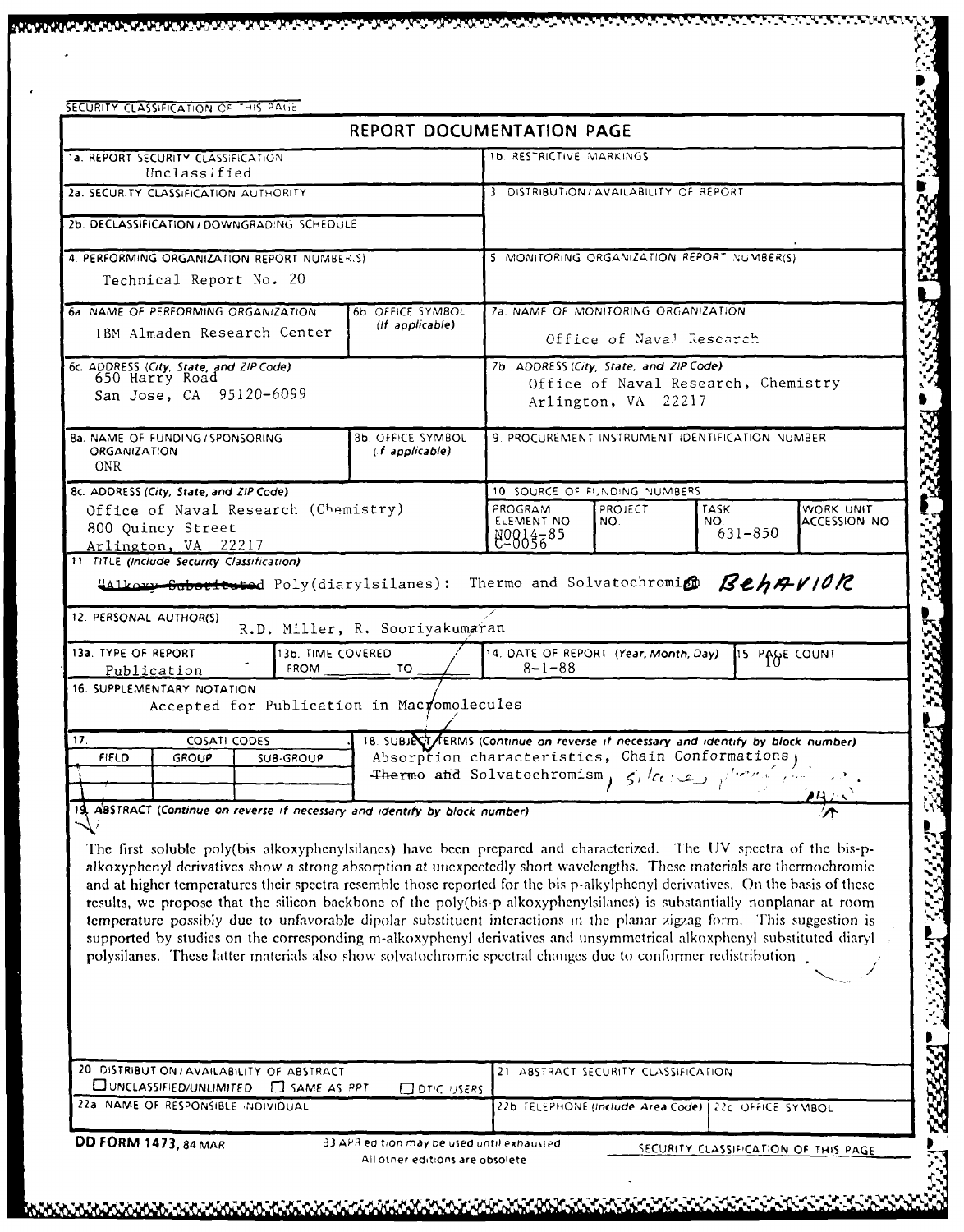## ALKOXY SUBSTITUTED POLY(DIARYLSILANES): THERMO AND SOLVATOCHROMISL Behavior

R. D. Miller R. Sooriyakumaran

IBM Research Division Almaden Research Center 650 Harry Road San Jose, California 95120-6099

ABSTRACT: The first soluble poly(bis alkoxyphenylsilanes) have been prepared and characterized. The UV spectra of the bis-p-alkoxyphenyl derivatives show a strong absorption at unexpectedly short wavelengths. These materials are thermochromic and at higher temperatures their spectra resemble those reported for the bis p-alkylphenyl derivatives. On the basis of these results, we propose that the silicon backbone of the poly(bis-p-alkoxyphenylsilanes) is substantially nonplanar at room temperature possibly due to unfavorable dipolar substituent interactions in the planar zigzag form. This suggestion is supported by studies on the corresponding m-alkoxyphenyl derivatives and unsymmetrical alkoxyphenyl substituted diaryl polysilanes. These latter materials also show solvatochromic spectral changes due to conformer redistribution.



Use the title on the front cover. Per Dr. JoAnn Milliken, ONR/Code 1113

| Accession For      |  |
|--------------------|--|
| NTIS GRA&I         |  |
| DTIC TAB           |  |
| Unannounced        |  |
| Justification.     |  |
|                    |  |
| By.                |  |
| Distribution/      |  |
| Availability Codes |  |
| Avail and/or       |  |
| Special<br>Dist    |  |
|                    |  |
|                    |  |
|                    |  |
|                    |  |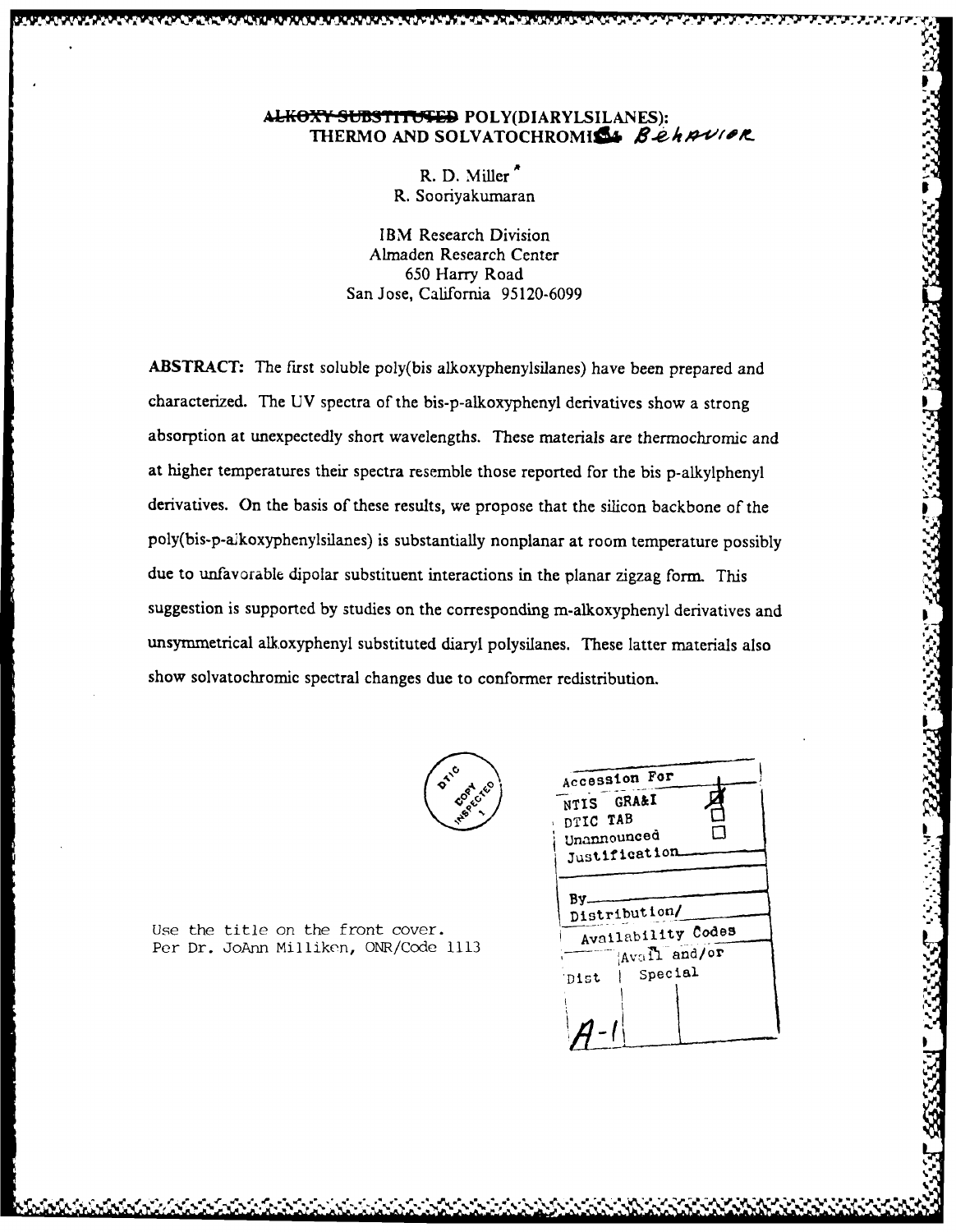Soluble high molecular weight polysilane polymers are attracting attention as an interesting new class of radiation sensitive materials for which a number of applications have been described.<sup>1</sup> The electronic structure of these materials is particularly interesting since the chromophore is the sigma bonded polymer backbone.<sup>2010</sup> The absorption spectra depend not only on the nature of the substituents but also on **<sup>34</sup>** molecular weight $3$  and the conformation of the backbone.<sup>4</sup>

Recently, we have reported that poly(bis-p-alkylphenylsilanes) are the most red shifted of all polysilane derivatives and have tentatively ascribed this observation to the presence of long all trans backbone segments even in solution.<sup>4c,5</sup> Some further support for this hypothesis based on light scattering studies has recently been reported. $6$ 

For some time, we have been interested in the chemistry and spectroscopy of substituted poly(diarylsilanes), particularly those which incorporate substituents which would be expected to influence the polymer spectral properties and polarizability. We describe here the synthesis and spectroscopic characterization of a variety of alkoxy substituted diaryl polysilanes and report on their unusual thermo and solvatochromism.

The desired substituted dichlorosilane monomers were prepared by the condensation of the corresponding alkoxyphenyl Grignard or lithium reagents with silicon tetrachloride as previously described for the preparation of the p-alkylphenyl derivatives.<sup>5</sup> The unsymmetrically substituted derivatives were prepared in a stepwise fashion via the corresponding substituted trichlorosilanes. The structures of the monomeric dichlorosilanes were supported by their analytical and spectral data. In this regard,  $^{13}$ C NMR was particularly useful for the characterization of the unsymmetrical derivatives, since all of the carbon resonances were separated and easily identifiable.

The polymerization of the highly purified dichlorodiarylsilanes was performed using commercial sodium dispersion as previously described<sup>5</sup> and the results are shown in Table I. The yields reported for the isolated and purified polymers are low  $(<10\%)$ 

**4%**

 $\mathbf{I}$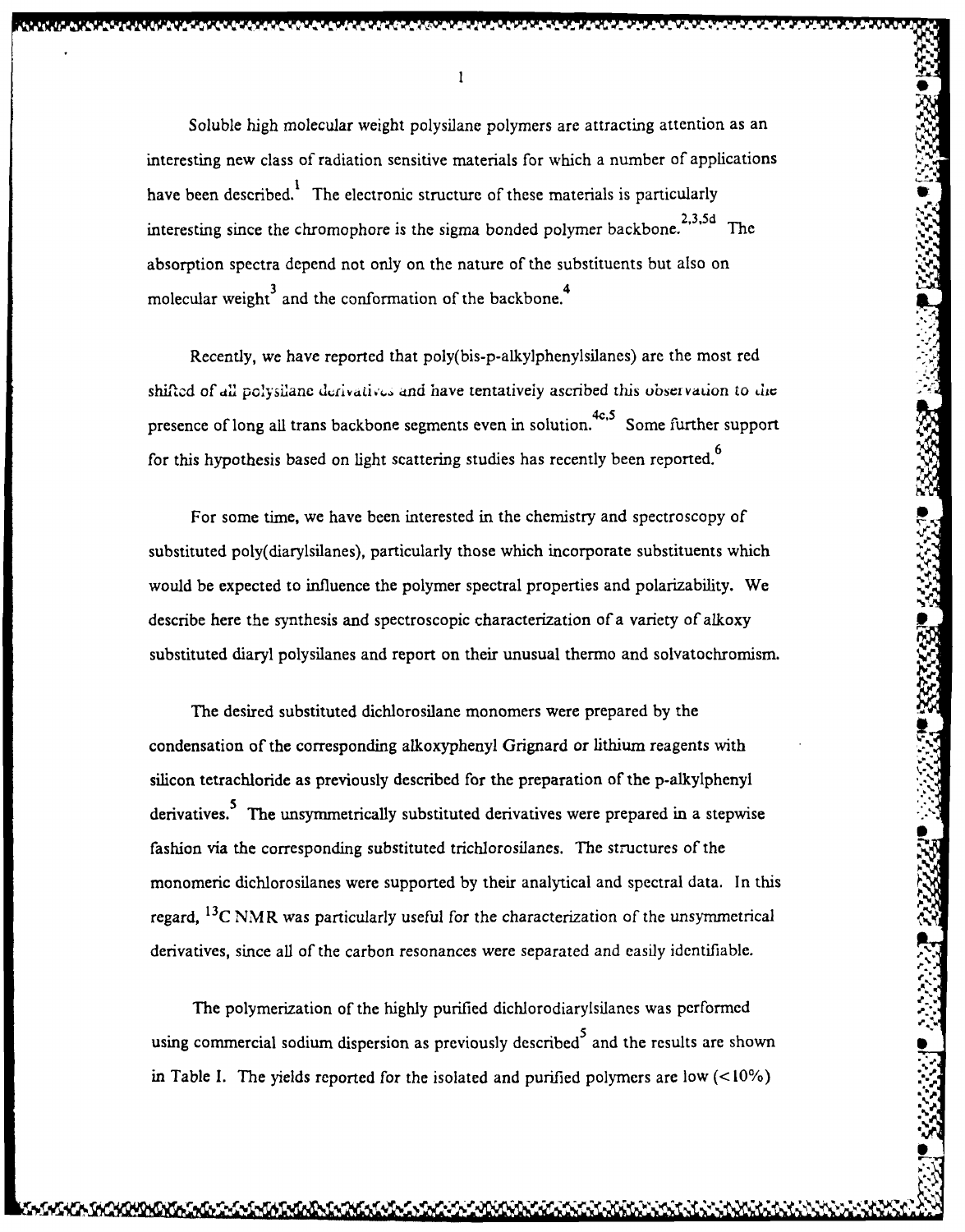which is typical for the preparation of sterically hindered polysilanes, but the procedure is unoptimized.

The polymer structures were consistent with their analytical and spectral data. For the diaryl derivatives, the proton NMR signals for the aromatic hydrogens and the aliphatic methylene protons  $\alpha$  to oxygen were extremely broad and structureless at room temperature. In a typical polymer such as 2, these absorptions appeared as broad featureless resonances around 5.0-6.8 and 3.2-4.0 ppm, respectively. The situation improves somewhat at elevated temperatures (60"C) where these signals narrow to 1.45 and 0.47 ppm and some fine structure appears. In general, the  ${}^{13}C$  spectra were much more diagnostic, particularly at elevated temperatures. For example, the  $^{13}C$  spectrum of 2 at 60"C showed four separated aromatic carbon resonances at 159.1, 138.9, 120.6 and 113.7 ppm and the methylene adjacent to oxygen appeared at 67.9 ppm. The remaining carbons of the aliphatic chain were also separated and easily identified. The IR spectra of the poly(alkoxyphenylsilanes) are all quite similar with a number of characteristic strong bands in the region from 1000-1600  $cm^{-1}$ , particularly around that derivative strong bands in the region from 1000-1000 cm<sup>-</sup>, particularly around<br>
1250 cm<sup>-1</sup>. In fact, the infrared spectra of films of the model monoaryl polymer 1 and<br>
the bis p-alkoxyphenyl polymer 2 overlay almos the bis p-alkoxyphenyl polymer 2 overlay almost exactly, except in the region from  $\sim$ 750-850 cm<sup>-1</sup> where some differences are observed.

boot weeded to relate the control of the control of the control

Kasara

377771

The UV spectra of the poly(bis-p-alkoxyphenylsilane) derivatives were somewhat unexpected and the spectrum of 2 is shown in Fig. **1,** together with that of the monoarylsilane **I** and poly-bis(p-n-hexylphenylsilane) for comparison. The most striking feature in the spectrum of  $2$  is the appearance of a strong absorption at 326 nm  $(\epsilon \sim 9000/SiSi)$ . The long wavelength absorption around 400 nm is weak and broad. Similar spectra were obtained for all the poly(bis-p-alkoxyphenylsilanes). These spectra were quite different from those of typical poly(bis-alkylphenylsilanes) which all absorb strongly ( $\epsilon = 20-25,000/S$ iSi) around 400 nm (25°C) and are pratically devoid of significant absorptions between  $320-330$  nm.<sup>5</sup> The strong absorption at 326 nm observed for  $2$  is substantially blue shifted even relative to that observed for the mono

<u> د د د د د د د د</u>

2333333

نترز زوز ورول

 $\overline{2}$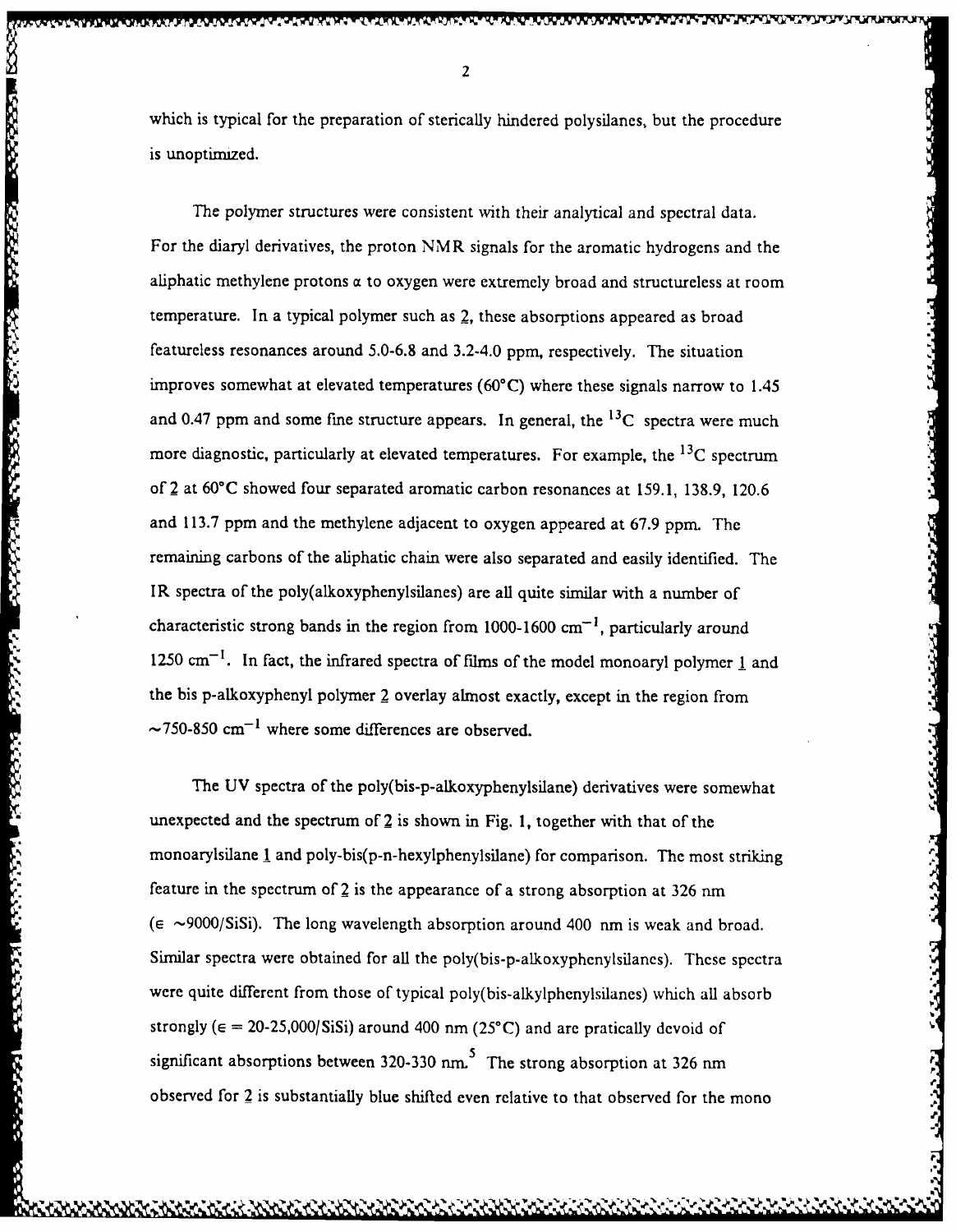alkoxyphenyl derivative **1.** It seems unlikely that the large hypsochromic in 2 shift is caused by increased twisting of both of the aryl substituents on each silicon atom of 2 completely out of conjugation with a trans planar silicon backbone, since space filling molecular models suggest that such a structure would be impossibly sterically congested. Furthermore, it is expected that an all trans silicon backbone would absorb at much longer wavelengths even in the absence of any significant electronic substituent effects. In this regard, it has been observed that poly(di-n-hexylsilane) in the solid state, where the backbone has been shown to be planar zigzag, absorbs at  $\sim$ 375 nm. For these reasons, it seems more reasonable to assume that the short wavelength absorption observed for 2 and the other poly(bis-p-alkoxyphenylsilanes) result from a significant distortion of the polymer backbone from a planar zigzag conformation.

Interestingly, the absorption spectra of the poly(bis-p-alkoxyphenylsilanes) are strongly thermochromic both in solution and in the solid state. This is in contrast with the poly(bis-p-alkylphenylsilanes) where the long wavelength maximum around *400* rim merely broadens with increasing temperature with only minor changes in the  $\lambda_{\text{max}}$ . Figure 2 shows the thermochromic behavior for a solution of 3 in p-t-butylbenzene. The spectral changes observed with temperature are completely reversible. The implication from the variable temperature behavior of  $\frac{3}{2}$  is that backbone conformational changes are occurring and at high temperatures significantly longer planar zigzag segments of the polymer chain are present. The UV spectra of the poly(bis-p-alkoxyphenylsilanes) at elevated temperatures closely resemble those previously reported for the poly(bis-p-alkylphenylsilanes) at ambient temperatures, although the spectral width of the long wavelength absorption is somewhat greater for the p-alkoxyphenyl polymers.

The origin of this unusual substituent effect is interesting to contemplate. It seems unlikely in nonpolar solvents that the steric demands of the p-alkoxy substituents are significantly greater than those of the comparable p-alkyl groups. Furthermore, space filling molecular models suggest that both types of p-aryl substituents can be nicely accommodated into a planar zigzag backbone conformation by a slight twisting of the

. **"-** , **,** ' "' . - -,- ,'. -**,,,** ., **-,** , **-** ,,, - ..-'-: ,- ' **-" <sup>i</sup>**

**6**

3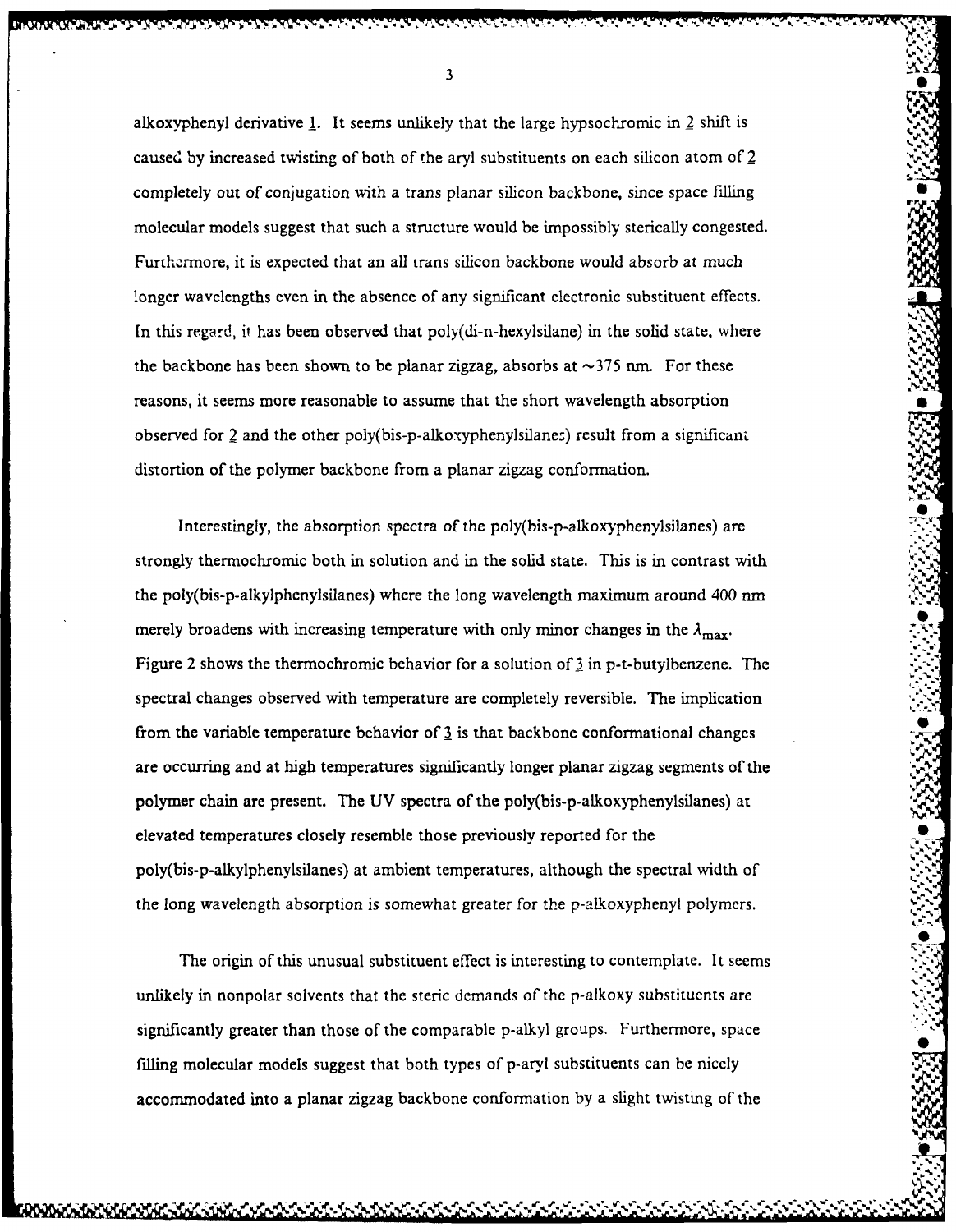aromatic rings so that the plane of the ring is not exactly perpendicular to that of the polymer backbone. However, a trans coplanar backbone leads to an alignment of the para alkoxy substituent dipoles on the silicon atoms which are 1,3 to one another. **<sup>S</sup>** Perhaps, it is this unfavorable dipole alignment rather than steric effects which destabilizes the planar zigzag form and causes it to twist.

**....** *d* **%**

S

If this is the case, substitution at the meta positions on the ring relative to silicon should bring some relief, since the substituent dipoles on the aromatic rings positioned 1,3 to one another could adopt a conformation where they are not in alignment. Consistent with this proposal, the UV spectrum of the meta disubstituted derivative 4 shows a strong, narrow absorption  $(\epsilon / S_i S_i = 18,300, FWHH = 11 \text{ nm})$  at 403 nm with only a weak, barely detectable shoulder at 325 nm.

Similarly, when the symmetrical, substitution pattern of the bis(p-alkoxyphenylsilane) polymers was disturbed by either the formation of the **1:1** copolymer **6** or by the generation of the atactic, unsymmetrically substituted homopolymer, **5** changes were observed in the UV spectra. In this regard, the UV spectra of both **5** and 6 exhibited absorption maxima around 322 and 400 nm, the intensities of which were comparable. These spectra were also thermochromic in the fashion described earlier. In addition, the absorption spectra of  $5$  and  $6$  were both solvent dependent. For example, in **5,** the ratio of the absorbance at 324 nm to that at 400 nm changed from a value of 1.3 when measured in hexane to  $\sim$  0.38 in THF solvent. This solvatochromic behavior is also consistent with the suggestion of a delicate conformational equilibrium which is perturbed by the interaction of the polar solvent with the dipolar substituents.

In summary, the poly(bis alkoxyphenylsilanes) constitute another class of substituted silane polymers with interesting spectroscopic properties. The unexpected spectral effects caused by the presence of p-alkoxy substituents appear to be conformational in origin as suggested **by** their thermochromism. In addition, certain of **64%**

*~\** ~ - p.\*~ ~ f\* - - ~ *~~\*~~fI* **'"**

4

لوائد الوراد الأوراد الأسال الأوراد الوائد الأوراد الأوراد الأوراد الأوراد والأوراد الأوراد والمورد والمورد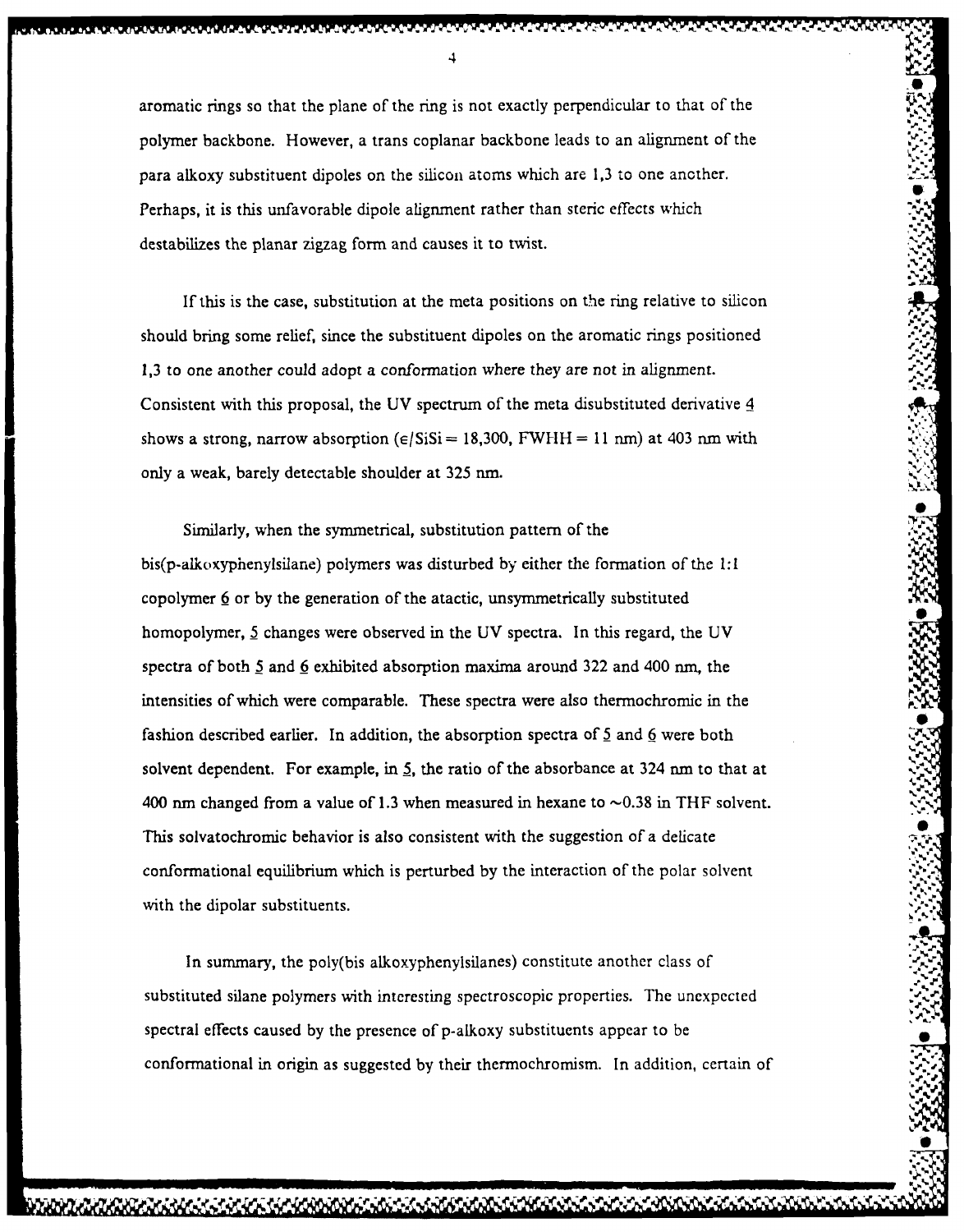**STATISTICS IN THE REAL PROPERTY** 

Acknowledgments: R. D. Miller gratefully acknowledges partial financial support from the Office of Naval Research.

しんしんごうしんしんしんしんしょう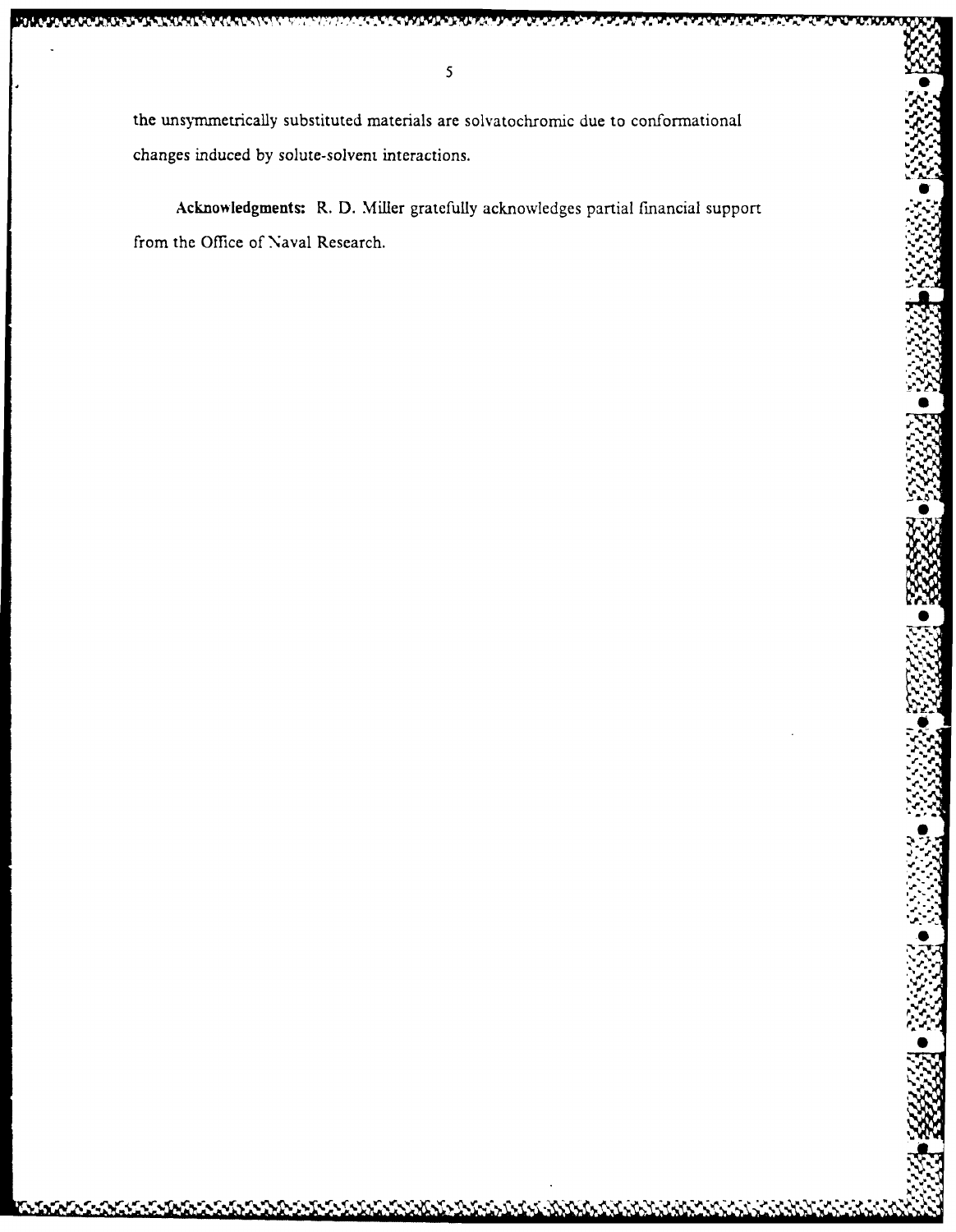Table I. Polymerization of alkoxyphenyl dichlorosilanes: (a) molecular weights were determined by GPC analyses and are relative to polystyrene standards.

| Entry                     | Polymer                                                                                                                                           | Solvent                  | Yield (%) |                      | $\overline{M_w}$ x 10 <sup>-34</sup> $\overline{M_n}$ x 10 <sup>-33</sup> | Molecular<br>Weight<br>Composition (%)  |
|---------------------------|---------------------------------------------------------------------------------------------------------------------------------------------------|--------------------------|-----------|----------------------|---------------------------------------------------------------------------|-----------------------------------------|
| $\mathbf{1}_{\mathbf{1}}$ | $n - C_6H_{13}O - \left(\bigcirc{)} - S_1Me\right)$                                                                                               | Toluene                  | 10        | 44.6<br>2.1          | 24.7<br>1.2                                                               | 82<br>18                                |
| 2.                        | $\left[ n - C_6 H_{1,3} O - \bigodot n \right]$                                                                                                   | Toluene                  | 5         | 416.5<br>3.2         | 1518<br>2.4                                                               | 38<br>62                                |
| 3.                        | $\left[n-C_4H_9O\right]\left(\bigcap_{\gamma\in\mathbb{N}}\frac{1}{\gamma^2}S_l\right)$<br>$\overline{3}$                                         | Toluene                  | 8.5       | 1247.5<br>2.6        | 4410<br>2.4                                                               | 46<br>54                                |
| 4                         | $\left(\begin{array}{c} n-C_4H_9O\\ \wedge\end{array}\right)$                                                                                     | Toluene<br>Diglyme (10%) | 7.0       | 822.7<br>1.7         | 220.7<br>16                                                               | 50<br>50                                |
| $\overline{\phantom{a}}$  | n-C <sub>4</sub> H <sub>9</sub> – $\left( \frac{1}{2} \right)$ n-C <sub>4</sub> H <sub>9</sub> O – $\left( \frac{1}{2} \right)$<br>$\overline{5}$ | Toluene<br>Diglyme (10%) | 7.5       | 800.3<br>18.4<br>2.6 | 367.9<br>14.5<br>2.3                                                      | 33<br>33<br>33                          |
| 6.                        | $C_4H_9$<br>OC <sub>4</sub> H <sub>9</sub><br>$\overline{OC_4H_9}$<br>$C_4H_9$<br>$\overline{e}$                                                  | Toluene                  | 5.0       | 38.9                 | 21.8                                                                      |                                         |
| $\overline{t}$            | OC <sub>a</sub> H <sub>9</sub><br>CC4H4                                                                                                           | Toiuene                  | 50        | 6179<br>257<br>32    | 252.0<br>225<br>$\stackrel{\scriptscriptstyle >}{\phantom{}_{\sim}} 8$    | $\pmb{\cdot}$ t<br>$\overline{4}$<br>35 |

 $R^1R^2SiCl_2 \xrightarrow[\Delta]{Na} (R^1R^2Si)_x \approx 2NaCl$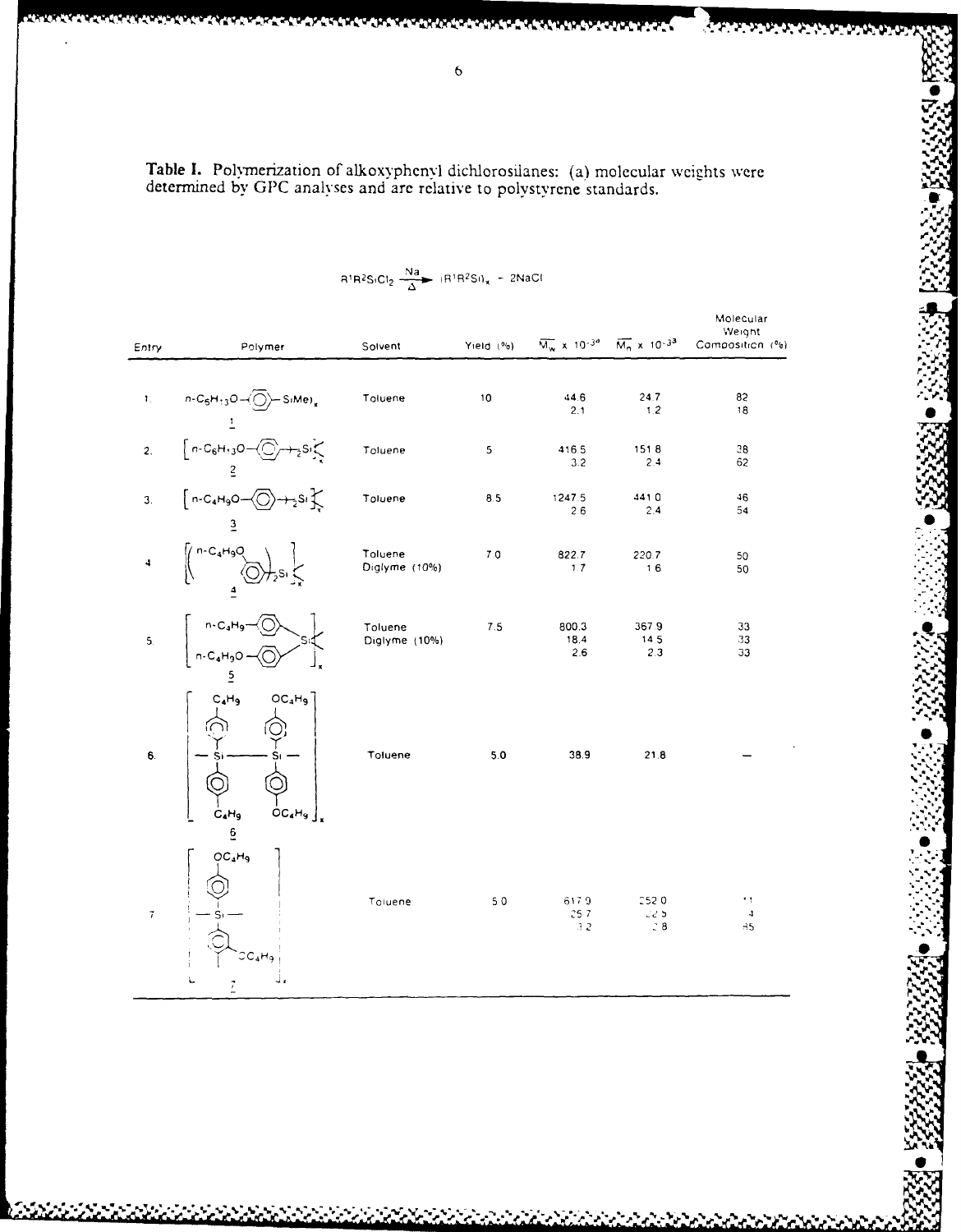1924 COOR BOOSS OF THE COORD PRESS STATE IN THE ST

الأنداء فالمرادا

コンパン しんしょう アクシアルカウンド

- **1.(a)** Yajirna, **S.;** Hayashi, **J.;** Omori, *M. Chem. Lett.* **1975, 93 1; (b) I** lasegawa, Y.; limura, M.; Yajima, **S.** *J. M~ater. Sci. 1980, 15,* **1209;** (c) West, R. in **"** Ultra structure Processing of Ceramics, Glasses and Composites"; Hench, L.; Ulrich, D. C., eds.; John Wiley and Sons, Inc., New York, 1984; **(d)** West, R.; Wolff, **A.** R.; Peterson, <sup>J</sup> **D.** *Rad. Curing 1986, 13,* **35;** Stolka, M.; Yuh, H.-J.; McGrane, K.; Pai, **D.** M. *J. Pc/yin. Sci., Part A: Pc/yin. Chemn. 1987, 25, 823;* **(el** Kepler, R. **G.;** Zeigler, **J.** M..: Harrah, L. **A.;** Kurtz, **S. R.** *Phys. Rev. B 1987, 35,* **2818; (0)** Miller, R.; McKean, **D.** R.; Hofer, **D.;** Willson, **C. G.;** West, R.; Trefonas, III P. **T.** *ACS Symposium Series, No. 266,* Thompson, L. F.; Willson, **C. G.;** Frtichet, eds.; American Chermical Society, Washington **D.C.,** 1984, Chap. **3; (g)** Miller, R. **D.;** Hofer, **D.;** Rdbolt, **J.;** Sooriyakumaran, R.; Willson, **C. G.;** Fickes, **G. N.;** Guillet, **J. E.;** Moore, **J.** *ACS SympsiumSeries No. 346,* Bowden, M. **J.;** Turner, R. **D.,** eds. American Chemical Society, Washington, **D.C., 1987, 170;** (h) Zeigler, **J.** M.; Harrah, L. **A.;** Johnson, **A.** WV. *Proc. SPIE 1985, 539,* **166.**
- 2. For a recent review of polysilane chemistry and spectroscopy, see West, R. *J. Organomet. Chem. 1986, 300,* **327,** and references cited therein.
- **3.** Michl, **J.;** Downing, **J.** W.; Karatsu, T.; Klingensmith, K. **A.;** Wallraff, **G.** M.; Miller, R. **D.** "Inorganic and Organometallic Polymers," **ACS** Symposium series No. **360,** American Chemical Society, Washington, **D.C., 1988, 61.**
- *4.* **Trefonas, 111, P.; West, R.; Miller, R. D.; Hofer, D.** *J. Po/yin. Sci., Polym. Lett. Ed.* **1983,** *21,* **823.**
- *5.* (a) Rabolt, **J.** F.: Hofer, **D.;** Miller, R. D.; Fickes, **G. N.** *Macromolecules 1986, 19,* **611; (b)** Kuzmany, H.; Rabolt, **J.** F.; Farmer, B. L.; Miller, R. **D.** *J. Chem. Phys.* 1986 85, 7413; (c) Miller, R. D.; Rabolt, J. F.; Sooriyakumaran, R.; Fleming, W.; Fickes, **G. N.;** Farmer, B. L.; Kuzmany, **I-1.** *ACE Symposium Series No. 360,* American Chemical Society, Washington, **D.C., 1988,** 43; **(d)** I larrah, L. **A.;** Zeigler, **J.** M. *Macromolecules 1987, 20,* **60 1.**
- **6.** Miller, R. **D.;** Sooriyakumaran, R. *1. Polym. Sci.: Pc/yin. Lett. Ed.* **1987,** *25,* **321.**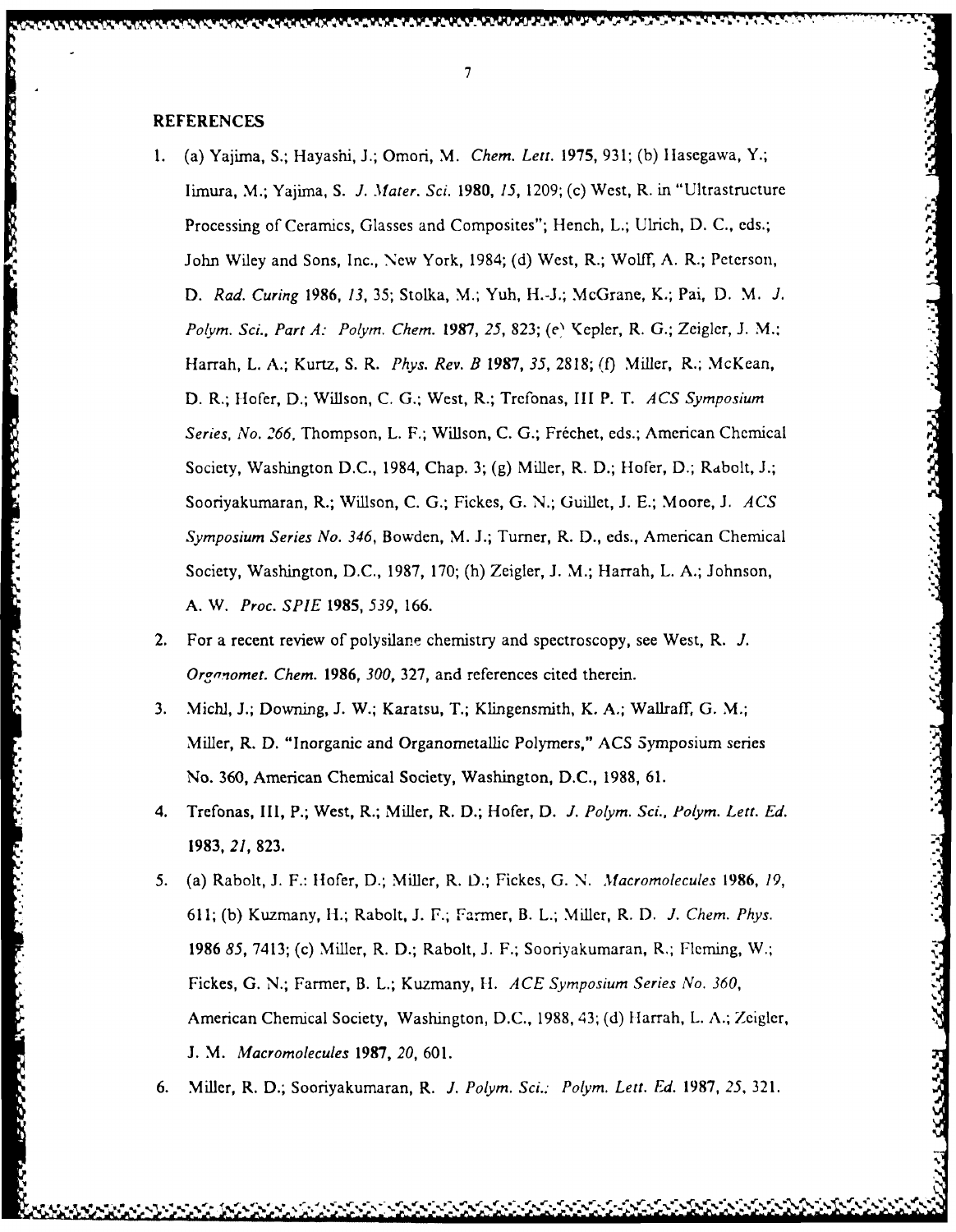7. Cotts, P. M.; Miller, R. D.; Sooriyakumaran, R.; Abstracts: Advances in Silicon-Based Polymer Science, Makaha, Oahu, Hawaii, 1987, 54.

**KA KIIII DI WATER KIIII DI WATER DI WATER STATES DI WATER DI WATER DI WATER DI WATER DI WATER DI WATER DI WATER** 

**BEST ASSESS** 

A TANGAN PERSONAL PROPERTY OF PROPERTY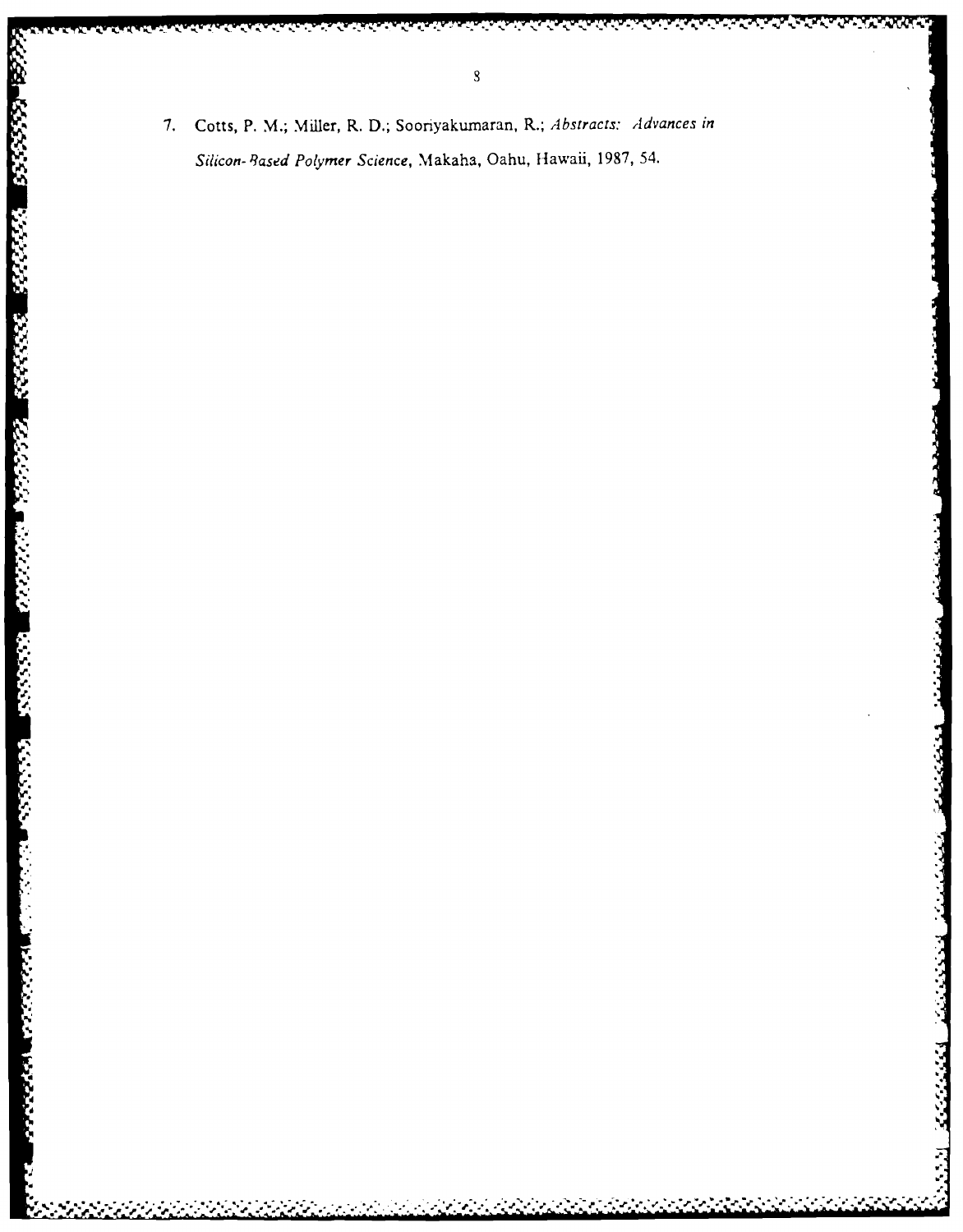

vois valoitais valoitais valoitais valoitais.<br>Talvia valoitais valoitais valoitais valoitais valoitais valoitais valoitais valoitais valoitais valoitais val

V.

かいこくこくこくこくこと

٦,

بالمراجع والمراجع